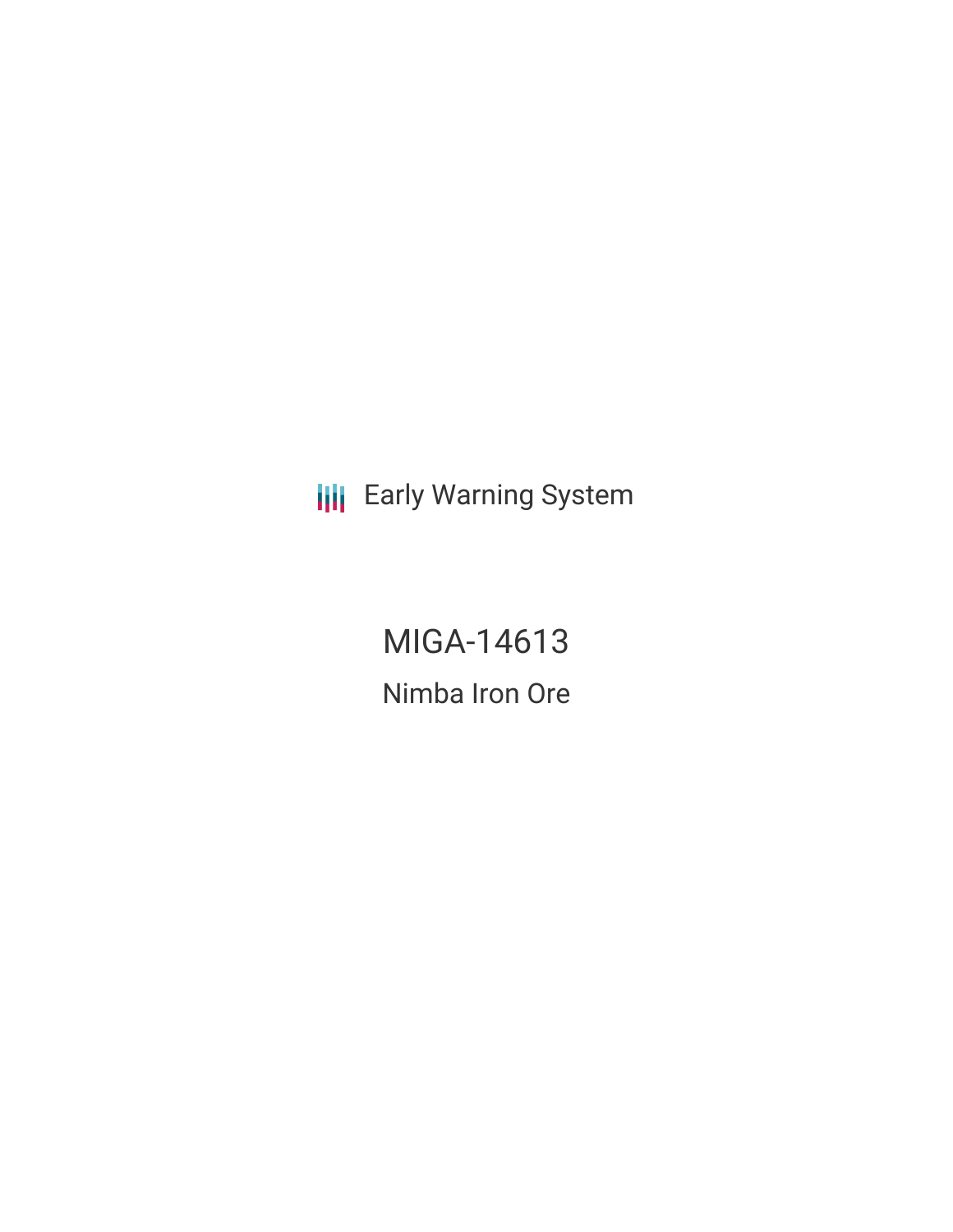

# **Quick Facts**

| <b>Countries</b>               | Guinea, Liberia                                 |
|--------------------------------|-------------------------------------------------|
| <b>Financial Institutions</b>  | Multilateral Investment Guarantee Agency (MIGA) |
| <b>Bank Risk Rating</b>        | A                                               |
| <b>Borrower</b>                | High Power Exploration (HPX)                    |
| <b>Sectors</b>                 | Mining                                          |
| <b>Investment Type(s)</b>      | Guarantee                                       |
| <b>Investment Amount (USD)</b> | \$123.30 million                                |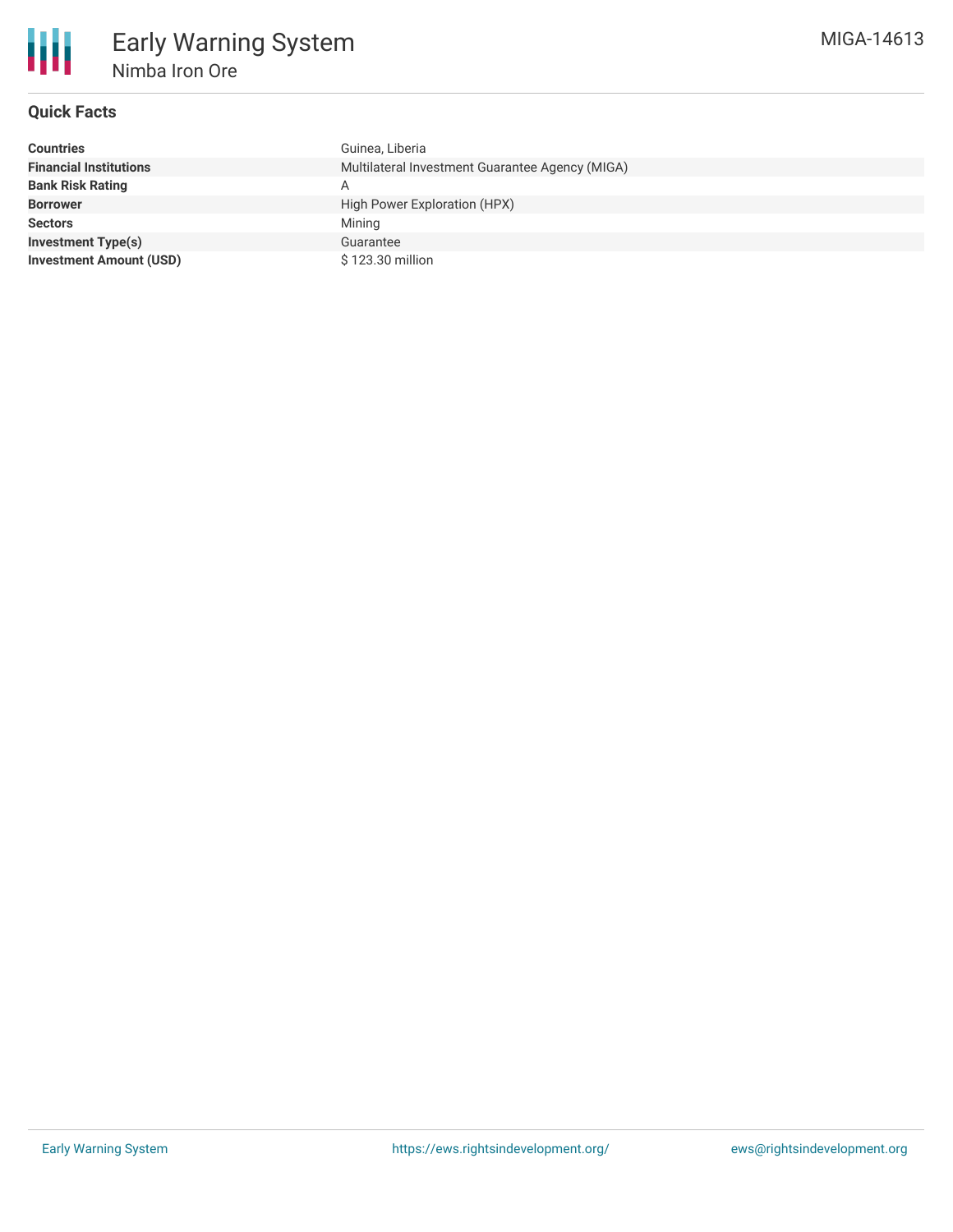

## **Project Description**

According to the bank website, "The Project consists of the development of a high-grade, open pit, iron ore mine and associated facilities in the Nimba Mountains and adjacent lowlands in the Nzerekore Region of southeastern Guinea, located approximately 800 kilometers from Conakry. The scope of the project also entails the assessment of transport options for the evacuation of the iron ore from the Mine either through Guinean rail and port infrastructure or through neighboring Liberia."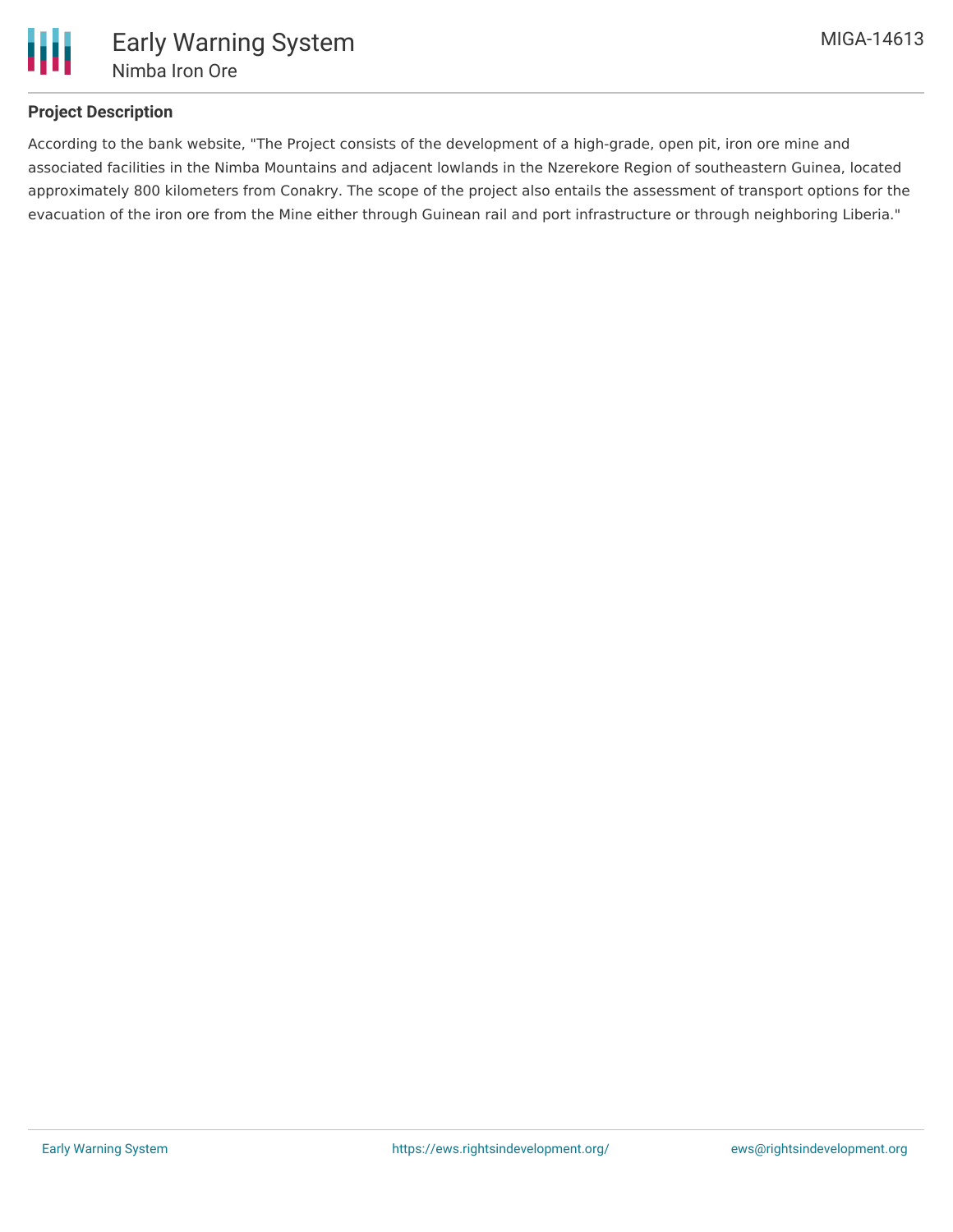

### **Investment Description**

Multilateral Investment Guarantee Agency (MIGA)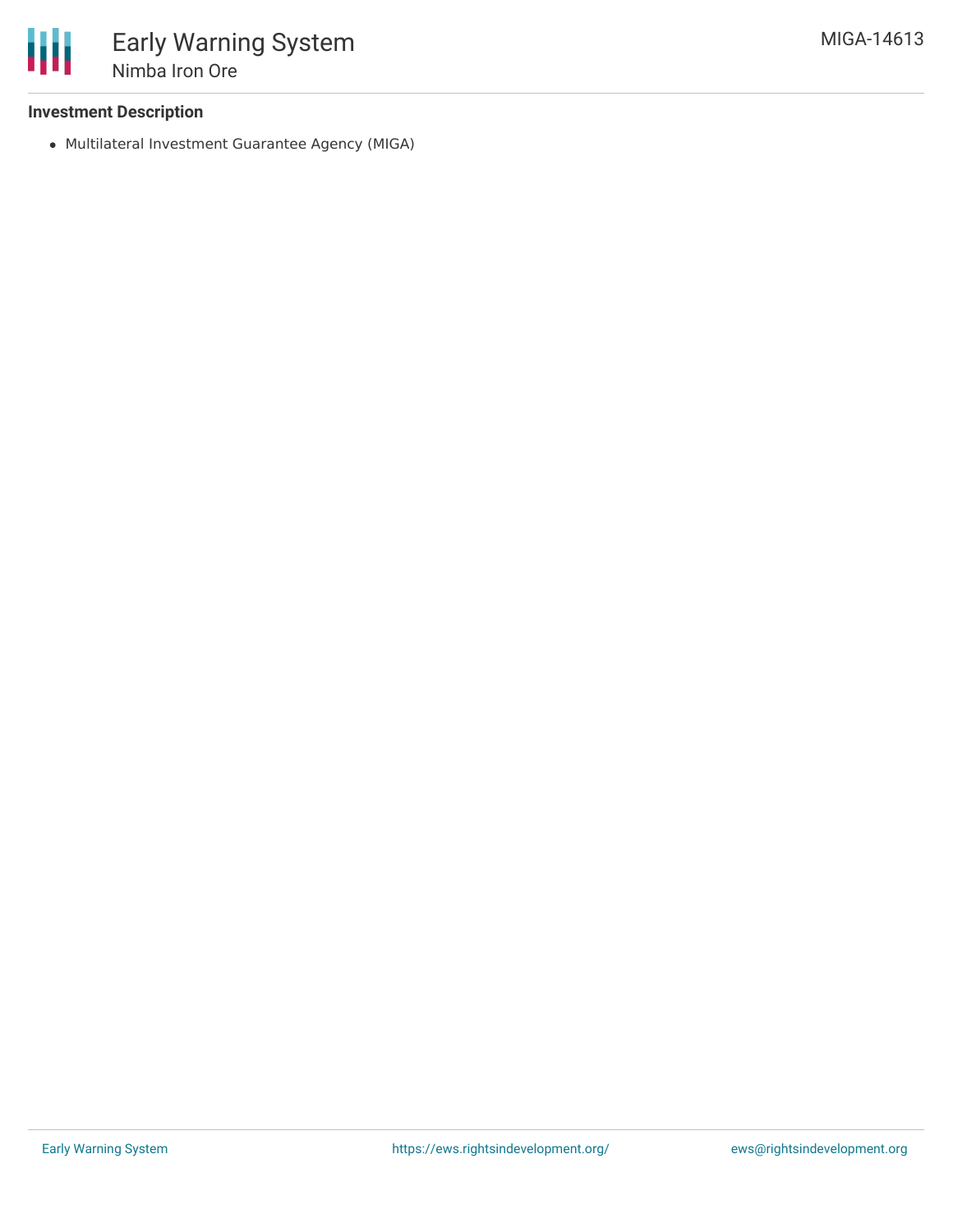## **Contact Information**

Project contacts are not available at the time of disclosure.

#### ACCESS TO INFORMATION

You can submit a request for information disclosure at: https://www.miga.org/contact/access to information

You can also request general information about MIGA and for information on guarantees by emailing: migainquiry@worldbank.org

#### ACCOUNTABILITY MECHANISM OF IFC/MIGA

The Compliance Advisor Ombudsman (CAO) is the independent complaint mechanism and fact-finding body for people who believe they are likely to be, or have been, adversely affected by an IFC or MIGA- financed project. If you submit a complaint to the CAO, they may assist you in resolving a dispute with the company and/or investigate to assess whether the IFC is following its own policies and procedures for preventing harm to people or the environment. If you want to submit a complaint electronically, you can email the CAO at CAO@worldbankgroup.org. You can learn more about the CAO and how to file a complaint at http://www.cao-ombudsman.org